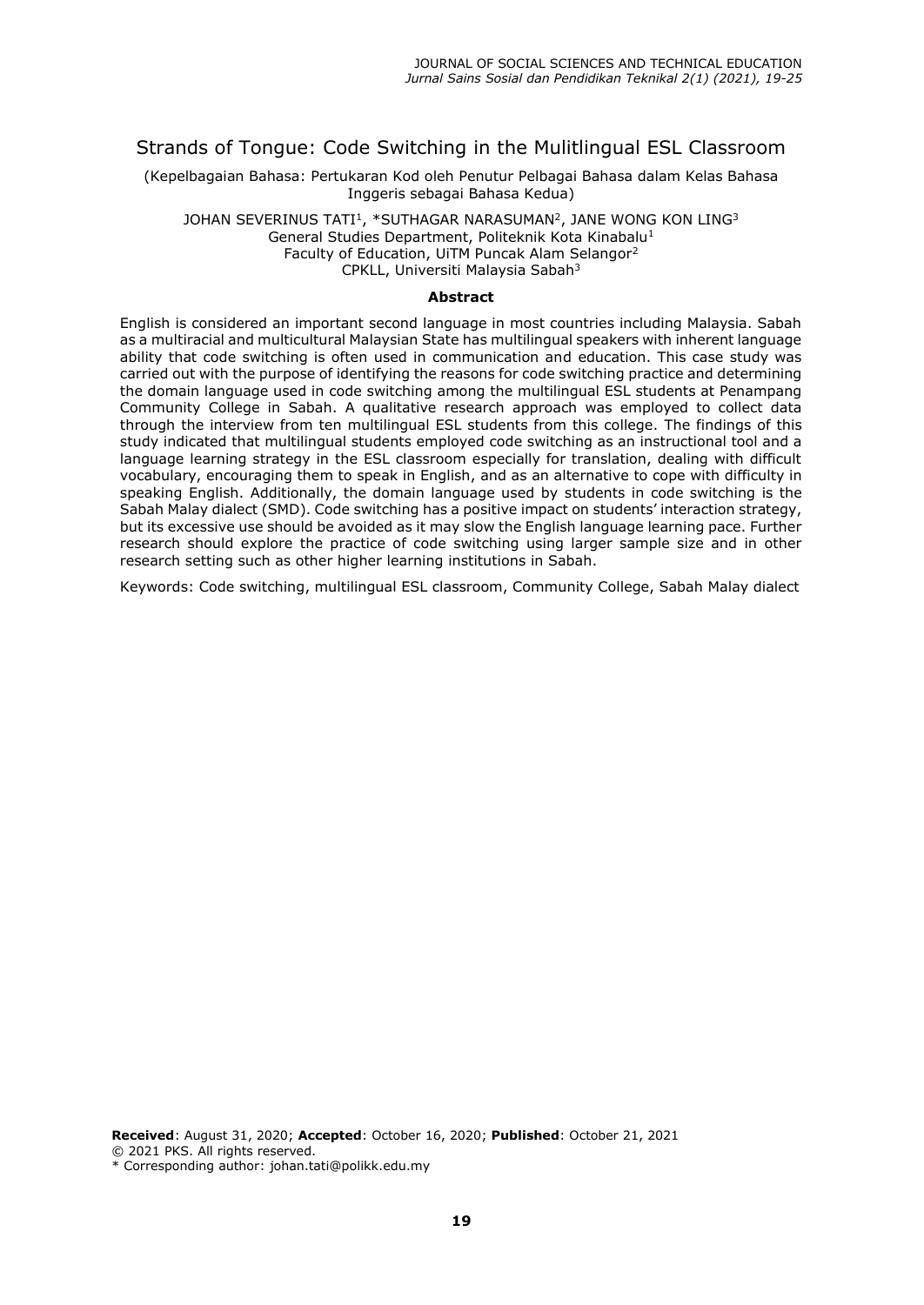# **INTRODUCTION**

Sabah is the second largest state in Malaysia, with 52 indigenous ethnic and sub-ethnic groups such as Dusun, Kadazan, Murut, Rungus, Bajau, and numerous immigrant groups like Bugis, Javanese, Suluk, and Chinese (Wong, 2000). As one of the multiracial States in Malaysia, Sabah is prominently known for its unique diversity of ethnics, races, cultures, languages, and identities. Speaking two or more languages is a habitual practice among Sabahans both in rural and urban settings. English is an important second language in Malaysia and considered as an international language used ubiquitously in most countries in the world for communication, interaction, enterprises, social-economic, commerce, technologies, and education (Thirusanku & Yunus, 2014), its use among Malaysian in Sabah is also prominent. Furthermore, Rosario and Maguddayao (2019) stated that English is subjectively accepted regardless of culture and race. Thus, code switching and borrowing from another language such as English are a natural occurrence in the Sabahan context.

Motivated by the previous studies and the call for more research on code switching practices in ESL classrooms, this study aims to investigate the situation in Sabah. As in an ESL environment, the multilingual students in Penampang Community College in Sabah were observed to have some code discrepancies in communication. Hence, this study was directed by the following research objectives:

(i) To identify the reasons for code switching among the community college multilingual students; and

(ii) To determine the domain language used in code switching among the community college multilingual students.

### Code Switching in the ESL Classroom

Code switching in the second language classroom has become a crucial area of study and debate. There appears to be two opposing language attitudes between the use of target language exclusively and tolerate code switching to get benefits out of it (Fachriyah, 2017). Code switching serves a few essential functions which are beneficial to the second language learning environment. The teachers or instructors are, therefore, advised to create a situation that inspires students to speak English in the classroom. Multilingual ESL students should be able to know a language that is better than others and considered their first language and naturally switch to another language in which they feel contented and confident to speak (Simon, 2001). There are many studies on code switching in various languages, settings, and contexts (Ríos & Campos, 2013; Simasiku, 2016). There are also researches on code switching in the ESL classroom and English as a Foreign Language (EFL) classroom (Magid & Mugaddam, 2013). As a multilingual country, code switching and its occurrence have also become one of the areas of investigation especially in the sociolinguistic field in the Malaysian ESL classroom (Muthusamy, 2010; Azlan & Narasuman, 2013).

Magid and Mugaddam (2013) found in their study on the role of code switching in students' first language which is Arabic in their ESL classroom that it expands the interaction of the students in the classrooms towards facilitating the ESL learning process. The code switching in the ESL classroom can be reflected as an alternative interaction among the students in enhancing their language learning and communication competence. Most studies on code switching in the language classroom involved students and teachers as the respondents because both parties benefitted from the role and functions of code switching (Fareed, 2016; Makulloluwa, 2013).

# **RESEARCH METHODOLOGY**

This study employed a qualitative research design to provide a more detailed account of the topic being investigated. According to Creswell (2014), qualitative research is "an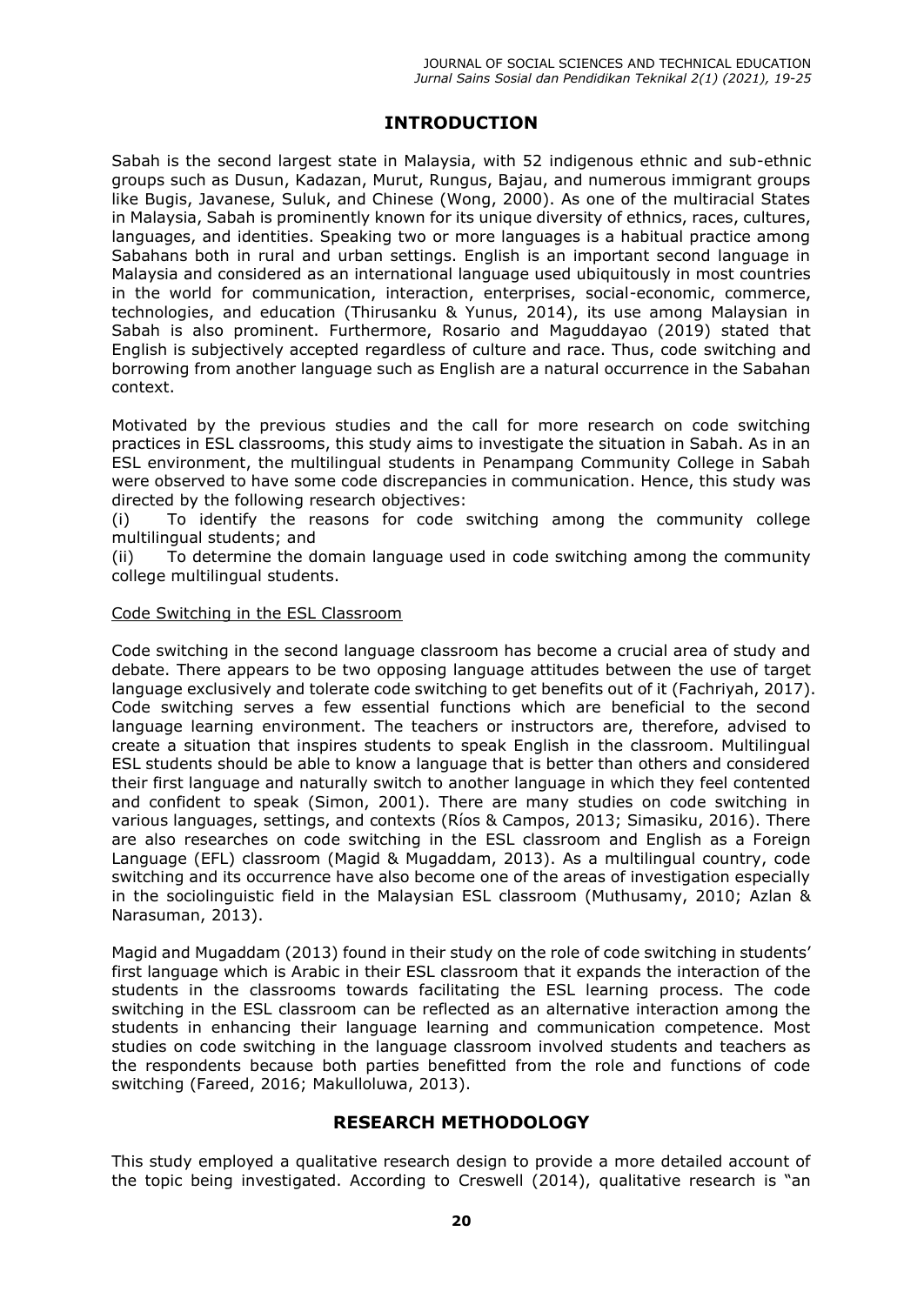approach to exploring and understanding the meaning of individuals or groups ascribe to a social or human problem". Qualitative research also attempts to gather a detailed picture of a situation inductively (Fraenkel, Wallen, & Hyun, 2014). This study also employs a case study design which is a type of qualitative research quite prevalent in social science. It is used to scrutinize a problem, issue, or event.

This study was carried out at the Penampang Community College which is one of the eight community colleges in Sabah, Malaysia. The colleges were established under the Ministry of Higher Education as one of the Technical and Vocational Education and Training (TVET) providers in Malaysia. Only ten students were involved as participants in the interview. The respondents were selected using purposive sampling based on the criteria that the students are: (i) studying in Semester One; (ii) taking the Certificate of Business Operation programs; and (iii) taking the Communicative English course. The method of collecting data in this study was through a semi-structured interview. Prior to the interview, consent was sought from the respondents and they were informed regarding the purpose of the study. The individual interviews for each of the respondents were recorded and their responses were transcribed. Content analysis was carried out whereby the themes from their responses were identified.

# **FINDINGS AND DISCUSSION**

### The Reasons to Code Switch in Classroom Interaction

From the interview data, it was apparent that code switching serves as an interaction tool among these students. Specifically, it appears that code switching allows the learners to increase their language acquisition and their content understanding as well as to support cognitive development. Based on the interview data, there are four reasons for code switching among the respondents which are; translation, helping with vocabulary, practice speaking in English, and difficulty in speaking English.

### *Translation*

Findings from the interview showed that the multilingual students in this community college tend to code switch from English to Sabah Malay dialect or Malay as a means of translating meaning at various levels of languages, comprising of words, sentences, or language functions. Examples are shown below:

*Senang mau kasi faham kalau cakap in Malay sama steady saja bercakap. [Easy to explain to friends when speaking in Malay and speaking is more fluent.]* 

(Respondent 2)

*Senang mau berinteraksi if using other languages not English. [Easy to interact when other languages are using instead of English.]*

(Respondent 3)

These interview excerpts imply that translation provides an efficient solution that support the students' understanding and helps them to feel more at ease when interacting with their classmates, and in turn, assisting their learning in the ESL classroom.

### *Helping with Vocabulary*

Code switching also seemed to be used by the Community College students in this study to help with their understanding of vocabulary items, especially in English. This reason for CS is used to overcome a lack of understanding or inability to retrieve lexical items in English. This phenomenon is found to be a collective linguistic behaviour among respondents. The respondents respond illustrated below: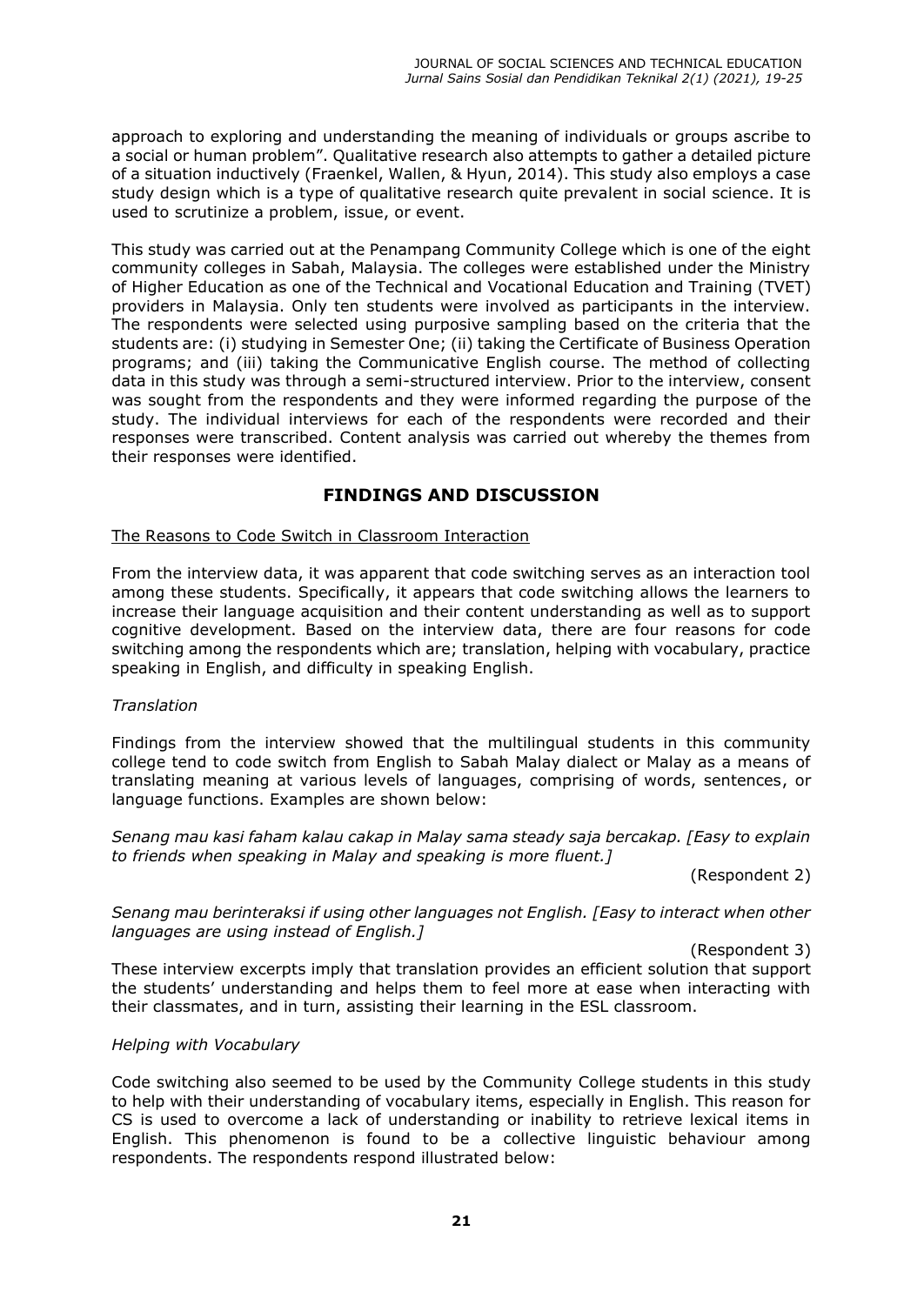*Code switch juga sebab ada perkataan yang tidak tau maksud in English supaya senang kena faham. [Code switch is also used because there are words with meaning not known in English, so that it can be easily understood.]*

(Respondent 6)

## *Practice Speaking in English*

Findings also showed that code switching is an alternative for the respondents to practice speaking in English. The respondents struggled to code switch from SMD to English when they practice speaking in English. It implies a personal effort to advance their speaking ability in English as shown by the example below:

*Code switch supaya boleh praktis speaking English sama lebih faham. [Code switching enables greater practices in speaking English and to ensure better understanding.]* 

(Respondent 5)

## *Difficulty in Speaking English*

From the interview data, the respondents stated that the code switched from English to other languages such as SMD due to difficulty in speaking English. Limitation on knowledge of English vocabulary impedes the respondents' ability and performance to speak English during classroom interaction. Therefore, code switching bridges the respondents' interaction because they were facing difficulty to speak English or due to their empathy of others who may have difficulty understand in English. The excerpts presented below support this finding.

*Supaya senang orang mau faham. [So that others can understand easily.]*

(Respondent 7)

*Code switch sebab susah mau cakap English di kelas. [Code switch because difficult to speak in English in the class.]* (Respondent 8)

The occurrence of code switching among the multilingual community college students in Sabah is considered an authentic phenomenon. These reasons also implied that the students' richness of linguistic knowledge and unique ability to use multiple languages to converse in one string of utterances. Hence, code switching is not incompetency of using a language but rather, indicating a multi-linguistic competent speaker. These students' reasons to code switch are supported by past studies (Muthusamy, 2010).

### The Domain Language Used in Code Switch in Different Domains

The findings from the interviews revealed that Sabah Malay dialect and English were prominently spoken by students in their daily interactions. Two domains recognized as the usual setting for students' interaction in the classroom are (i) interaction with classmates; and (ii) communication with lecturers. Sabah Malay dialect and English are dominantly used among the students as an alternative language of interaction in the multilingual classroom.

### *Domain Language used for Interaction with Classmates*

This question was employed to find out the language used by students when they interact with their classmates. The findings from the interview data analysis identified the two most dominant languages spoken by the respondents which are SMD and English.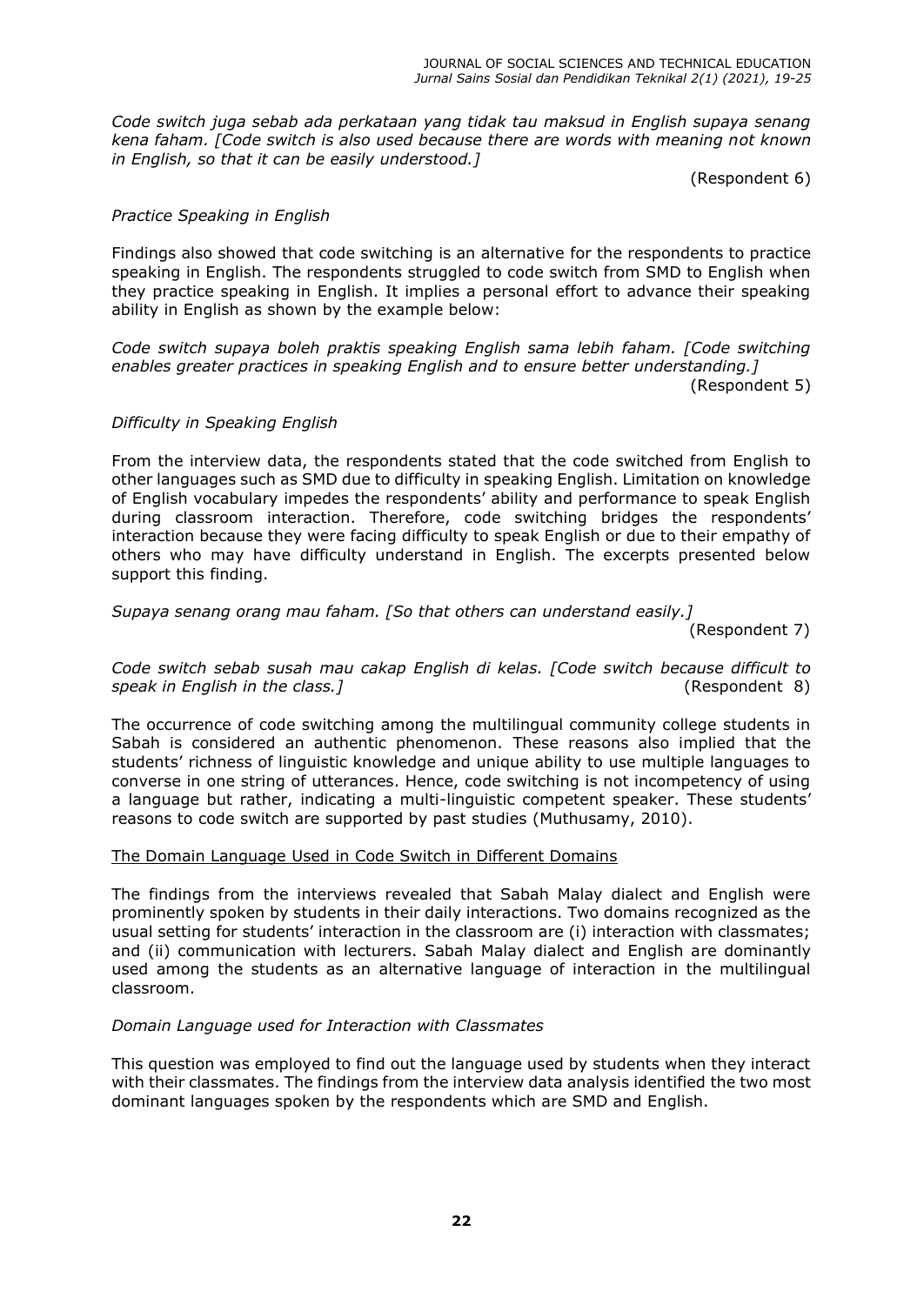#### *Sabah Malay Dialect*

The finding from the study shows that Sabah Malay dialect was dominantly used in code switching among the students when they interact with their classmates. The high intelligibility of SMD as a Lingua Franca attributed its dominant use in code switching among the multilingual Sabahan students. The excerpts from the interview serve as evidence to this claim.

*Malay juga, tapi kadang-kadang ada mix juga la BI, tapi bukan kebanyakannya BI la, kadang-NDGDQJ\DPDQD\DQJNLWDWDX%,WXLWXODK\DQJNHQDFDNDS´ tapi kebanyakan Malay la. Sabah Malay dialect. [Malay too, but sometimes mixed with English, but not all*  in English, only when we know it in English, then that will be spoken...but mostly Malay.... *Sabah Malay dialect.]*

(Respondent 1)

#### *English Language*

The respondents also disclosed in the interviews that they do interact with their classmates in English but using improper and incomplete sentences in English. English has spoken assertively when the words are familiar and known to the students. The interview data showed that the students tried their best to speak in English exclusively with their classmates in their English classes. Excerpts from the interviews are shown below:

*Mix la, kadang-kadang cakap macam kalau tandas tu toilet, macam tu. [Mixed, sometimes*  speaking in English to refer to words like 'tandas' is toilet.1

(Respondent 4)

*Sabah Malay tapi sometimes sia mix juga dengan English, even sa Bajau, sa tidak berapa cakap Bajau. My mother is Dusun. [Sabah Malay but sometimes, I also mix it with English. Even though I am a Bajau, I don't speak Bajau often. My mother is Dusun.]* 

(Respondent 6)

### *Domain Language When Communicating with Lecturers*

There are two domain languages spoken by the respondents when communicating with the lecturer in the class which are SMD and English. Respondents tend to code-switch from Sabah Malay dialect or Standard Malay to English as the most desirable means of communication with the lecturers.

#### *Sabah Malay Dialect*

The findings from the study revealed that Sabah Malay dialect was the dominant language used in code switching in the students' communication with their lecturers. Excerpts from the interviews are shown below:

*English and Malay lah. Contohnya, kalau lecturer BI yang masuk di kelas kami, jadi cakap English sajalah, sampai mana yang mampu saja lah. Begitu itu saja lah. Malay and English saja lah. [English and Malay. For example, when the English lecturer in in the class, we speak English to the best of our ability. We speak Malay and English only.]*

(Respondent 1)

*Mix languages, kalau lain madam, lain lecturer, lain bahasa diguna. [Mixed language, depending on the lecturer, then other languages are used.]*

(Respondent 2)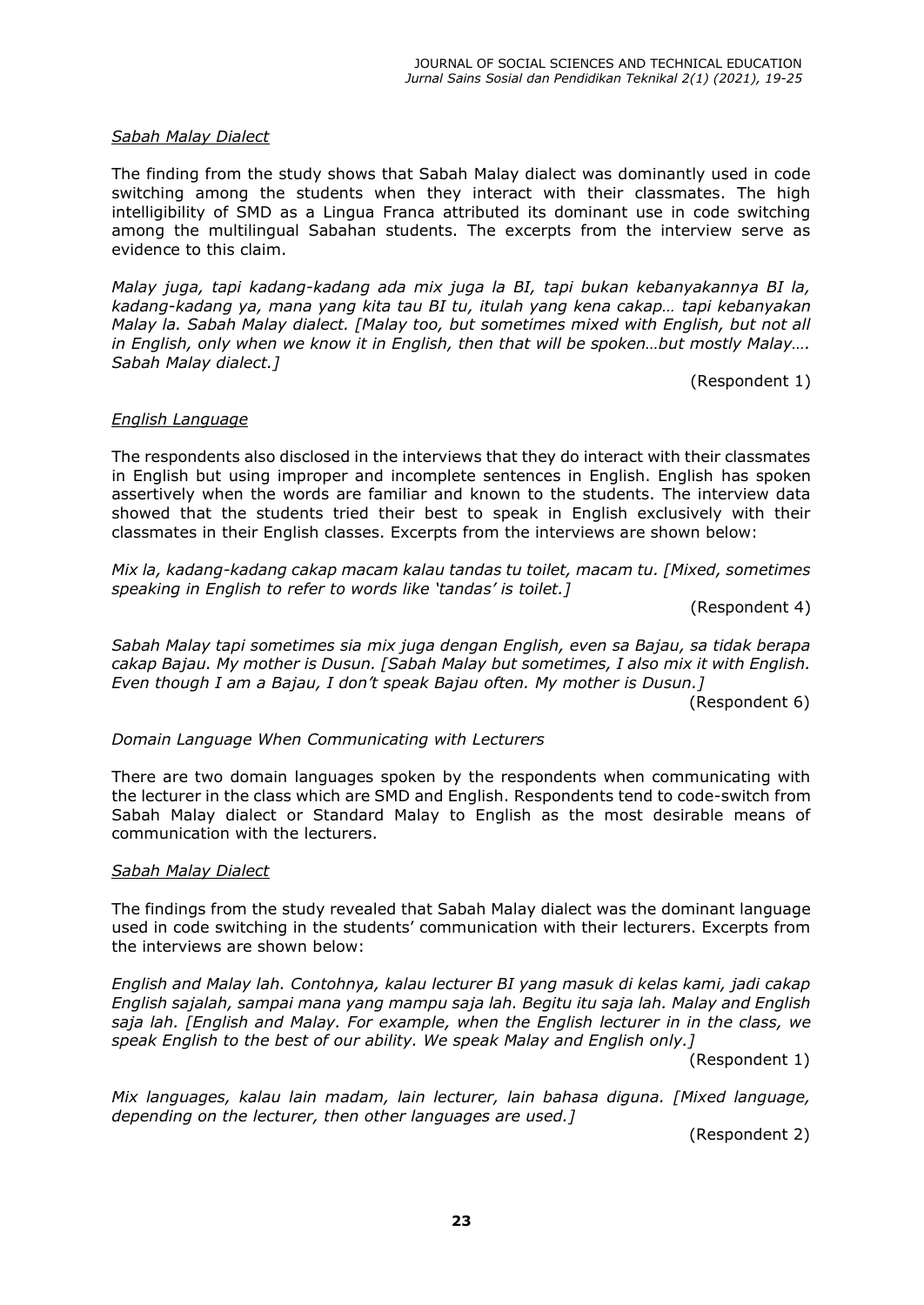## *English Language*

Since English is not a compulsory language for the instructors to use when interacting with the students, SMD or other languages are habitually spoken. Therefore, the learners have the choice of communicating in other dialects or other languages besides English to speak with their lecturers. Fascinatingly, as evident from the interview excerpts below, the students showed their awareness and determination to speak in English during English classes.

*But if my lecturer, English speak, I will speak in English lah. [But if my lecturer speaks in English, I will speak in English too.]*

### (Respondent 9)

Based on the interview data, this study found that the Sabah Malay dialect is the dominant language used in code switching among community college students. It is not surprising as SMD is dominantly used in code switching in students' daily interactions with other people like their siblings, cousins, and parents (Wong, 2000). SMD is competitively used in code switching along with other languages such as the students' native language and English. The students' ability to code-switch naturally from a language to another is elevated by the home domain setting where parents shift from mother tongue to other languages such as Sabah Malay dialect, Standard Malay, or even English. It is an authentic language shifting practice in daily interaction among multilingual communities in Sabah (Wong, 2000).

Meanwhile, the community college students also revealed that SMD is mostly used for code switching during interaction with their classmates as it is spoken among multilingual and multi-ethnic communities in Sabah, particularly among the students in the community college. SMD accommodates students' interaction effectively regardless of the ethnic and mother tongue differences. In addition to that, SMD is also used dominantly in code switching when the students talk with their instructors. Based on the students' responses in the interview and the way they speak during the interview provided evidence that all the respondents preferred to use SMD in all communication settings and interactions.

The students also engaged in some utterances in English due to lack of confidence, limited knowledge of vocabulary and inadequate proficiency to speak English. The overall analysis of the interview data indicated that the community college students preferred to use SMD as an interaction tool among themselves in various social settings for different purposes and functions in the classroom. SMD was dominantly conversed by the students regardless of whom they were talking to. It is generally held that students' code switching is related to their language dominance which reflects their language proficiency. The findings in this study are supported by findings from (Azlan & Narasuman, 2013).

The code switching occurrence in classroom interaction among the community college students reflects the cultural and linguistic diversity in Sabah. Such diversity in language and culture has led to the emergence of code switching as a useful alternative to facilitate interaction among the multi-ethnic and multicultural ESL students in Sabah. These findings are similar to Chen and Rubinstein-Avila (2018) mentioned that cultural and linguistic diversity attributed to the emergence of code switching in a multilingual setting.

# **CONCLUSION**

Overall, this study was able to identify the main reasons for code switching during interaction of the multilingual ESL learners at Penampang Community College in Sabah, Malaysia. This study has also identified the domain language used on code switching among the learners as they interact with their classmates and lecturers. It is concluded that code switching was employed strategically as an interactive tool in daily conversation among the students, especially in the ESL classroom setting.